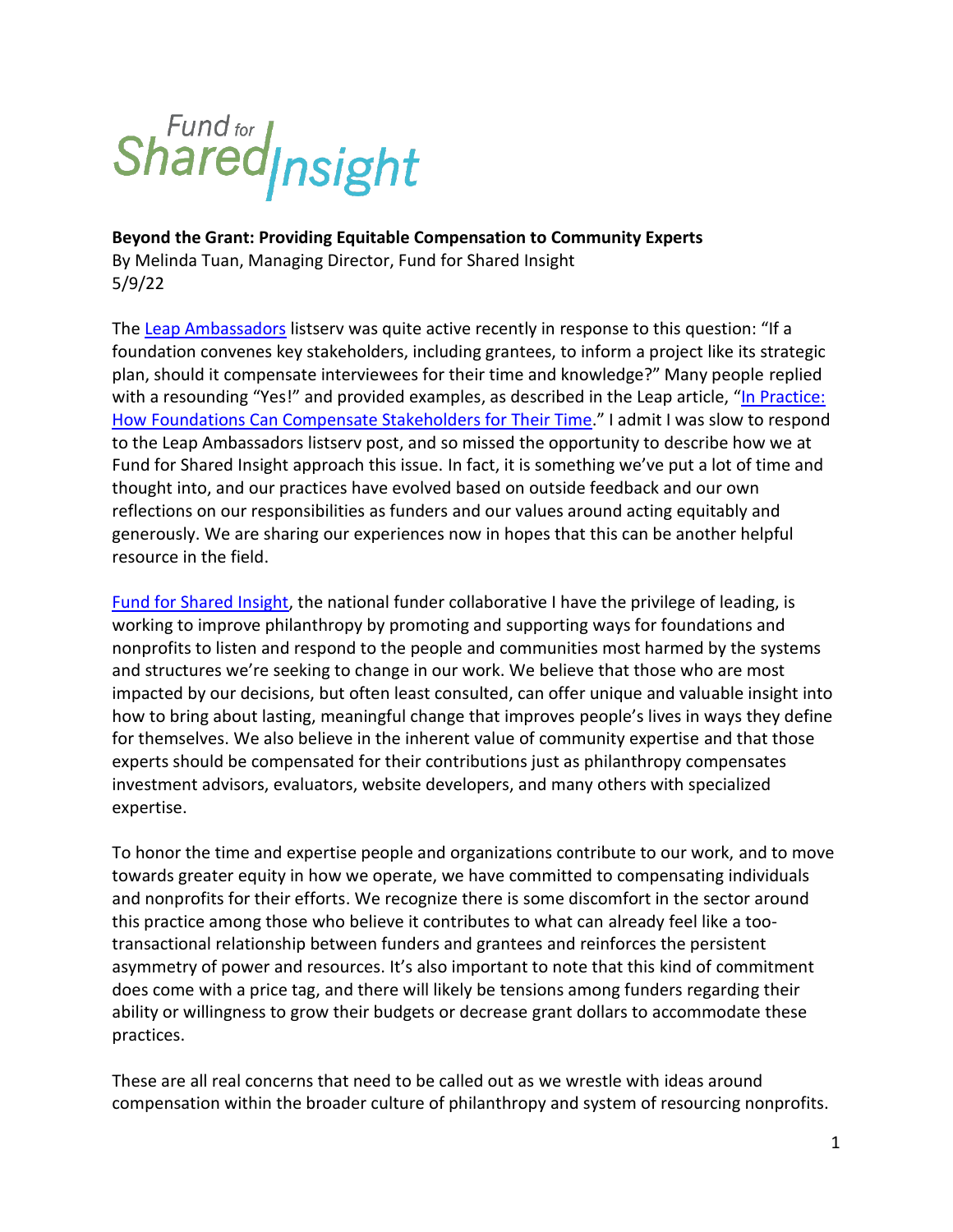We appreciate Leap Ambassadors for starting this conversation more publicly and agree with the stated position in the article that paying grantees for their time should be an industry standard. We concur with Tim Delaney, president and CEO of the National Council of Nonprofits, who is quoted in the Leap Ambassador piece saying: "As a matter of equity, compensate nonprofits for their time and expertise consumed by the foundation; don't just 'honor' them with token honoraria."

The following are examples of ways we are trying to go beyond token honoraria. We encourage funders to consider their underlying values and goals in incorporating compensation practices in their own work.

# • **Nonprofits we visit**

Through [Listen4Good,](http://www.listen4good.org/) our signature capacity-building initiative that helps direct-service organizations listen and respond to the people and communities at the heart of their work, we regularly bring funders to visit one of the more than 625 organizations that have participated to date. Early on in 2015, we gave organizations \$500 honoraria in recognition of their time to prepare for and host us. More recently, we have increased this honorarium to \$1,000. We've heard positive feedback from nonprofits we visit, many saying they have never had a funder compensate them for hosting a site visit.

# • **Individuals we invite to speak at funder events**

At these same Listen4Good site visits, we typically arrange with the organizations to have program participants who have given feedback through Listen4Good speak about their experience. We usually give each speaker Visa gift cards or gift certificates worth \$50 or \$100, but we do so only in close consultation with the organization. We have learned there may be special circumstances  $-$  when the speakers are youths or are returning citizens, for example  $$ for how much and what type of compensation is allowed and appropriate and useful. And some nonprofits prefer we give them the funds to distribute, rather than us providing the compensation directly.

We also often invite individuals from nonprofits to speak at our funder events and local nonprofit and philanthropy conference sessions. In these cases, we provide \$300 honoraria for individuals and cover all their travel and accommodation expenses with a per diem for food.

### • **Nonprofits we feature in publications, videos, or evaluation reports**

We have featured more than 50 nonprofits in our [feedback stories](https://fundforsharedinsight.org/learn-more/feedback-stories/) an[d videos.](https://fundforsharedinsight.org/learn-more/video-gallery/) Initially, we did not compensate at all for the written pieces and gave only modest honoraria for the videos. However, once we started to write about and feature nonprofits who are not grantees, we recognized that we should be compensating all the nonprofits for their work with us, which often includes staff interviews and spending staff time gathering information and materials for our stories and productions. We were especially sensitive to the time nonprofits were spending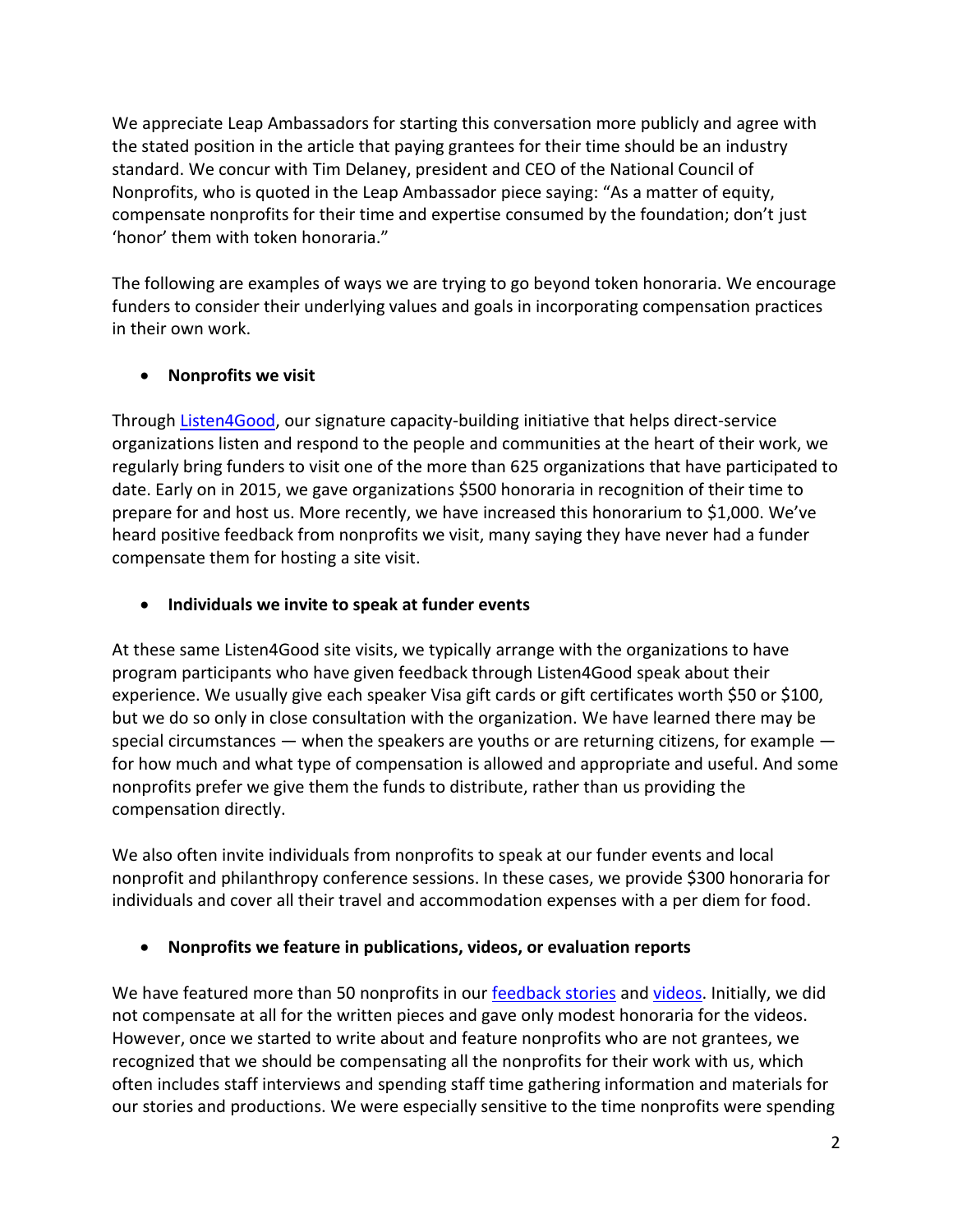with us during the early months of COVID, when so many organizations were particularly stretched thin. We now regularly give \$1,500 to each organization featured in a feedback story. For a recent video we made with the Center for Employment Opportunities, called "[This is My](https://fundforsharedinsight.org/learn-more/video-gallery/?v=This%20is%20My%20Story%20(Captioned))  [Story](https://fundforsharedinsight.org/learn-more/video-gallery/?v=This%20is%20My%20Story%20(Captioned))," we gave \$6,000 to cover staff time and to compensate the three featured clients for their transportation costs and wages from missing work.

In 2021 we asked our evaluation partner, ORS Impact, to conduct focus groups and interviews with six Listen4Good nonprofits about how their high-quality feedback practices have furthered their equity work. This was above and beyond the evaluation participation outlined in our grant agreements, so we provided each nonprofit with \$5,000 to participate in this evaluation and the resulting report: "[Feedback and Equity: Connecting the Dots](chrome-extension://efaidnbmnnnibpcajpcglclefindmkaj/https:/fundforsharedinsight.org/wp-content/uploads/2021/11/Feedback-and-Equity-Connecting-the-Dots-ORS-Impact-October-2021.pdf)."

# • **Nonprofits we ask to apply for grants**

In our most recent grantmaking initiatives, we invited organizations to submit a letter of inquiry (LOI) and then asked a smaller number to submit full applications. To recognize the efforts involved in applying, we provided invited organizations with honoraria. In the case of our [Funder Listening Community of Practice,](https://fundforsharedinsight.org/what-we-do/funder-listening/) this meant providing \$1,000 honoraria to eight organizations that submitted LOIs and were not invited to submit full applications; and \$2,500 honoraria to three organizations that submitted full applications but were not selected for a final grant.

For our [participatory grantmaking initiative](https://fundforsharedinsight.org/what-we-do/participatory-grantmaking/) in climate justice, through a nomination process we invited 38 groups to be considered by the participatory grantmaking group for one-year grants from a \$2-million one-time fund. We offered each group a minimum \$10,000 grant to participate in the process, and [35 groups](https://fundforsharedinsight.org/what-we-do/participatory-grantmaking/participatory-grantmaking-grantees/) took up our offer to be considered for a larger grant.

# • **Individuals and groups we engaged in our participatory grantmaking initiative**

Along with these grants to groups identified through our participatory grantmaking initiative, we also offered compensation to a variety of individuals and groups throughout the participatory process. In our planning phase, we offered honorarium to a few dozen individuals and organizations (those that were not themselves funders). They each received \$100 for a phone call and \$500 if they served as a "partner selector" to choose a Design Team member. In both the design and grantmaking phases that came next, we provided honorarium to Design Team and Grantmaking Group members – a minimum of \$3,500 to participate in a 10-week process and up to a total of \$5,000 each – depending on their roles and additional time commitments. After the grantmaking phase, we offered \$1,500 to Grantmaking Group members to join the "Learning Community."

In addition to these payments, we proactively invited participants to let us know what they needed to participate fully. In several cases, for example, we provided reimbursement for mileage (filling out the mileage reimbursement forms for them to make it easy) for those who needed to travel to access the internet for our meetings. We also offered an individual who had